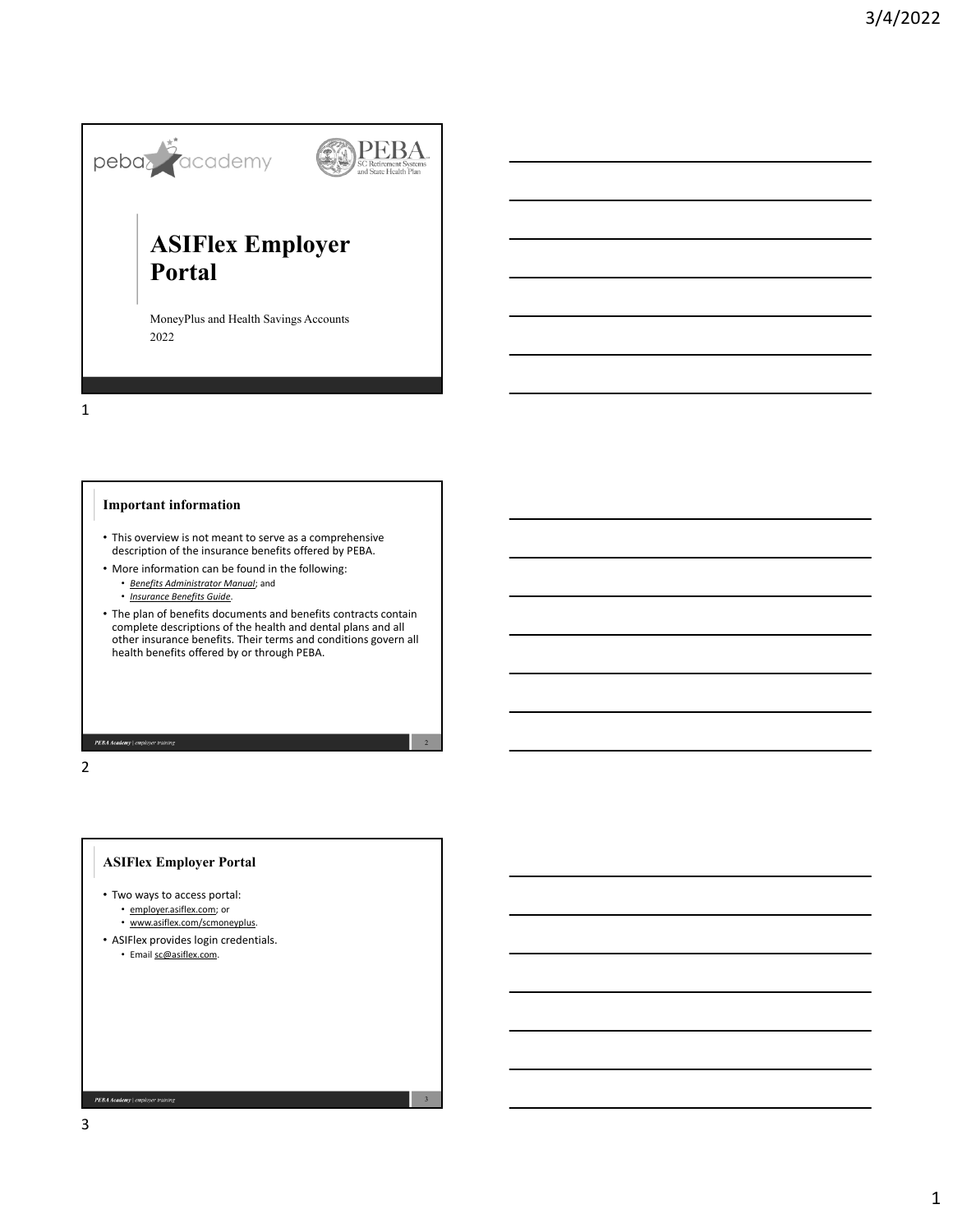# **Payroll submission**

- Employer responsible for reporting the actual amount of each payroll deduction every payroll cycle to ASIFlex.
- Two ways to submit payroll deductions through the Employer Portal:
	- Use a common file format to transmit data (Upload File); or
	- Enter payroll deduction data manually (Payroll Data Entry).
- Comptroller General (CG) employers:
	- PEBA will send enrollment file to CG's office.
	- CG will submit payroll deduction file to ASIFlex.
- ASIFlex will process payroll deduction file within one business day of receipt.

4

5

6

PEBA Academy | emplo

4

#### **Payroll submission**

- The *Benefits Administrator Manual* provides detailed information about:
	- How to submit payroll files and deductions;
	- When and where to remit deductions; and
	- How to respond to discrepancy reports.
- Payroll file formats at asiflex.com/sclinks.

PEBA Academy | em

5

#### **Discrepancy reports**

- Discrepancy report will be posted immediately in the employer portal.
- Employer must review and respond to discrepancy report within two business days.
- If transmitting data via a common file, the preferred method of responding to a discrepancy report is to add a comment in the field next to the discrepancy on the actual report. Then, save the file as the original file name and upload it to the employer portal.
- Employers may also send a secure email to ASIFlex at scdata@asiflex.com.

PEBA Academy | employer t